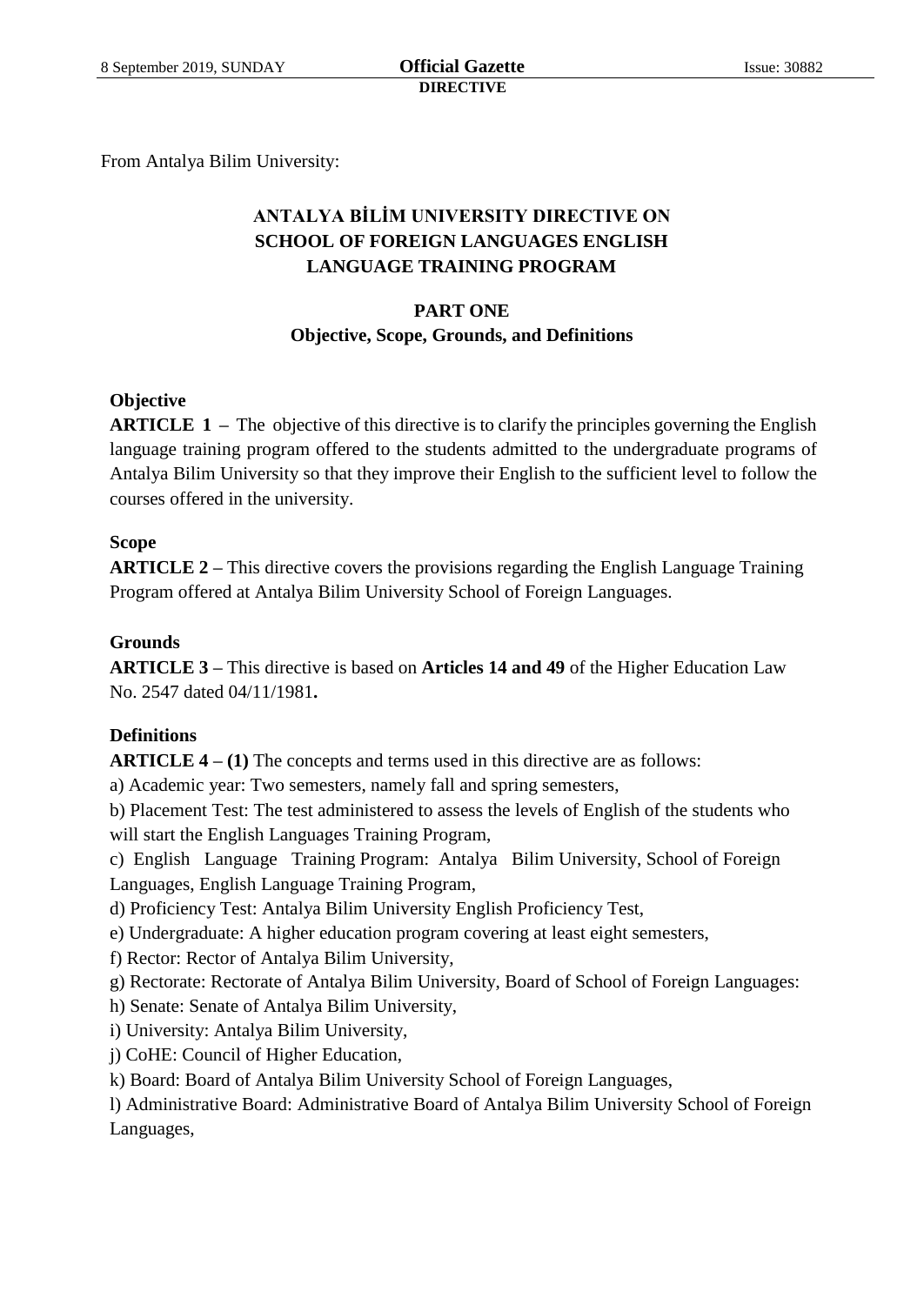## **PART TWO**

## **Principles Regarding the Education at English Language Training Program**

## **Duration of Education**

**ARTICLE 5 – (1)** An academic year at English Language Training Program consists of four modules, each one continuing for maximum 9 weeks including seven weeks of classes and then an examination period. The classes are organized based on fall and spring semesters.

**(2)** English Language Training Program may offer classes in the summer school with the decision of the Board and the University Senate.

**(3)** The academic calendar, which shows the important periods and dates, such as registration, course durations, tests, etc., is approved by the Senate each year and then released. All those who are related must comply with this calendar.

**(4)** The regular duration of studies at the English Language Training Program is an academic year; and the maximum duration is two academic years. Those who cannot successfully complete the ELTP within two academic years will be dismissed from the program according to the provisions of the Directive on the Principles regarding Foreign Language Education and Education in a Foreign Language at Higher Education Institutions, which was published in the Official Gazette no**.** 29662, and dated 23/03/2016.

## **Summer School**

**ARTICLE 6 – (1)** The levels and the specifications of the courses to be offered at the English Language Training Program are determined by the Board. Students from other state and foundation universities will be accepted into the summer school.

**(2)** The summer school courses are optional, not compulsory.

**(3)** The attendance is compulsory in the summer school.

**(4)** Only the students who are registered to the summer school and who have met the attendance criteria can take the English Proficiency Test administered at the end of the summer school.

**(5)** The fee of the summer school is determined and announced by the Rectorate.

## **Levels**

**ARTICLE 7 – (1)** English Language Training Program consists of five levels, which are respectively elementary (A1), pre-intermediate (A2), intermediate (B1), upper-intermediate (B2) and pre-faculty (B2+).

**(2)** The weekly course hours for each level are determined by the Board.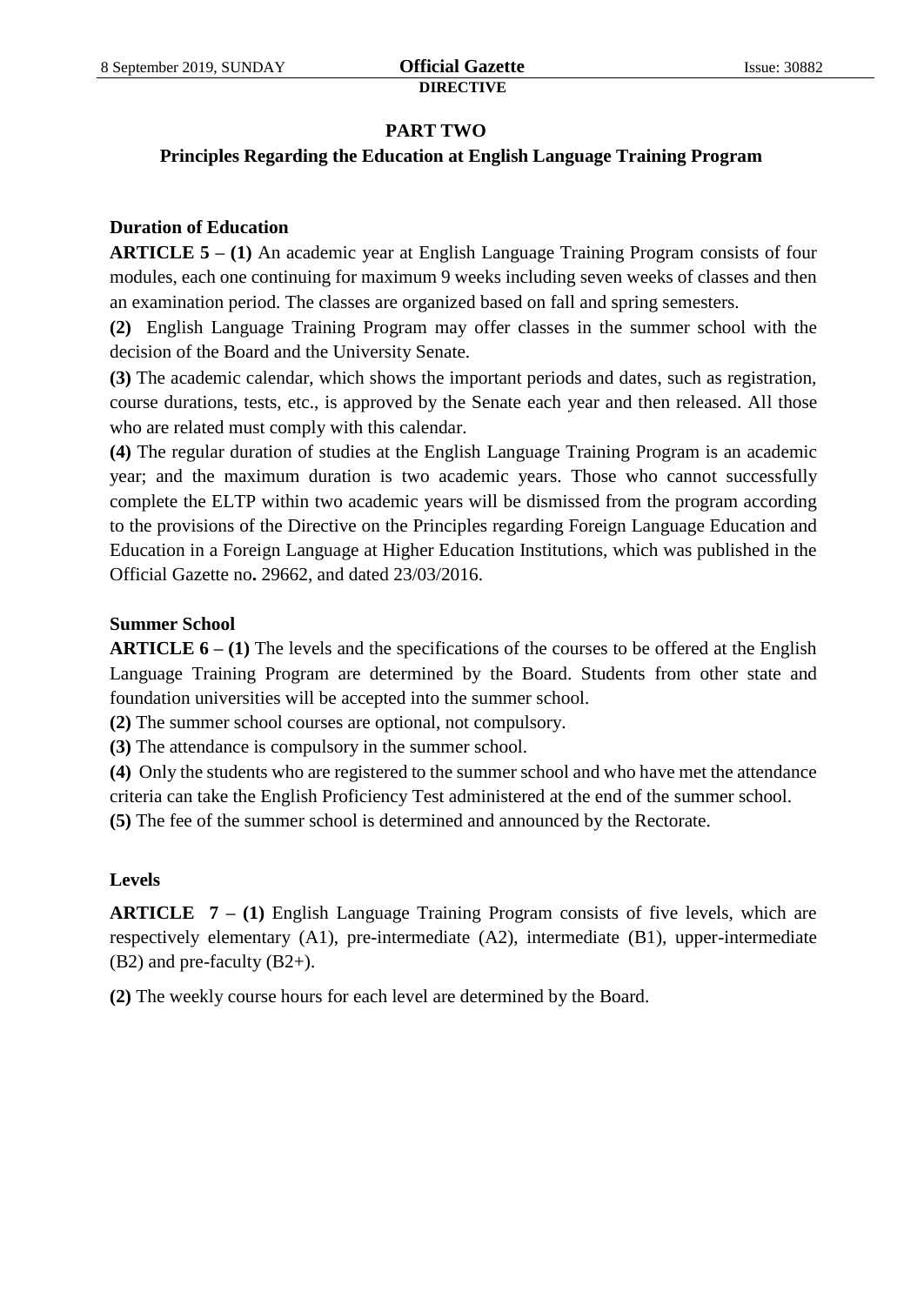### **PART THREE**

## **Principles Regarding English Placement Test and English Proficiency Test**

### **Placement Test**

**ARTICLE 8 – (1)** The levels of the students in the ELTP are determined according to the results of the English Placement Test, or other tests prepared and administered by the department. The weekly course hours and the achievement criteria to pass the levels are determined by the Board at the beginning of each academic year.

## **English Proficiency Test**

**ARTICLE 9 –** (1) A Proficiency Test is administered at least three times a year: at the beginning of each academic year, at the end of the fall semester, and at the end of the spring semester. If necessary, a Proficiency test may be administered at the end of the summer school term for the students who have been admitted to the university with additional placement, undergraduate transfer or the permission by the CoHE.

(2) The passing grade for the Proficiency Test is 70 out of 100.

(3) For the Proficiency Test administered at the beginning of the academic year, the eligible students are those who are at least at the intermediate level (B1) according to the Placement Test among the newly registered students, and those from all levels who failed the Proficiency Test the previous year, who meet the criteria in the article no.11 of the second module to take the Proficiency Test at the end of the fall semester, who completed the intermediate level (B1) successfully, who are at the upper-intermediate  $(B2)$  and pre-faculty  $(B2+)$  levels, and who meet the criteria in the article no.11 of the fourth module to take the Proficiency Test at the end of the spring semester.

(4) At least in the last three years, students who completed their secondary education in a school of a country where the medium of instruction is the same as ABU, together with the citizens of this country, are exempt from the Proficiency Test. These students can start the undergraduate program directly.

(5) Those who have not taken the Proficiency Test for a reason will not be given a make-up test. (6) Students who have successfully completed their ELTP year previously at another higher education institution, may apply for exemption from the Proficiency Test with the documents showing their situation. The Administrative Board decides if these students will be exempt from the Proficiency Test and ELTP year or not. Those who are not found eligible for exemption must take the Proficiency Test and are required to take the minimum points determined by the Senate.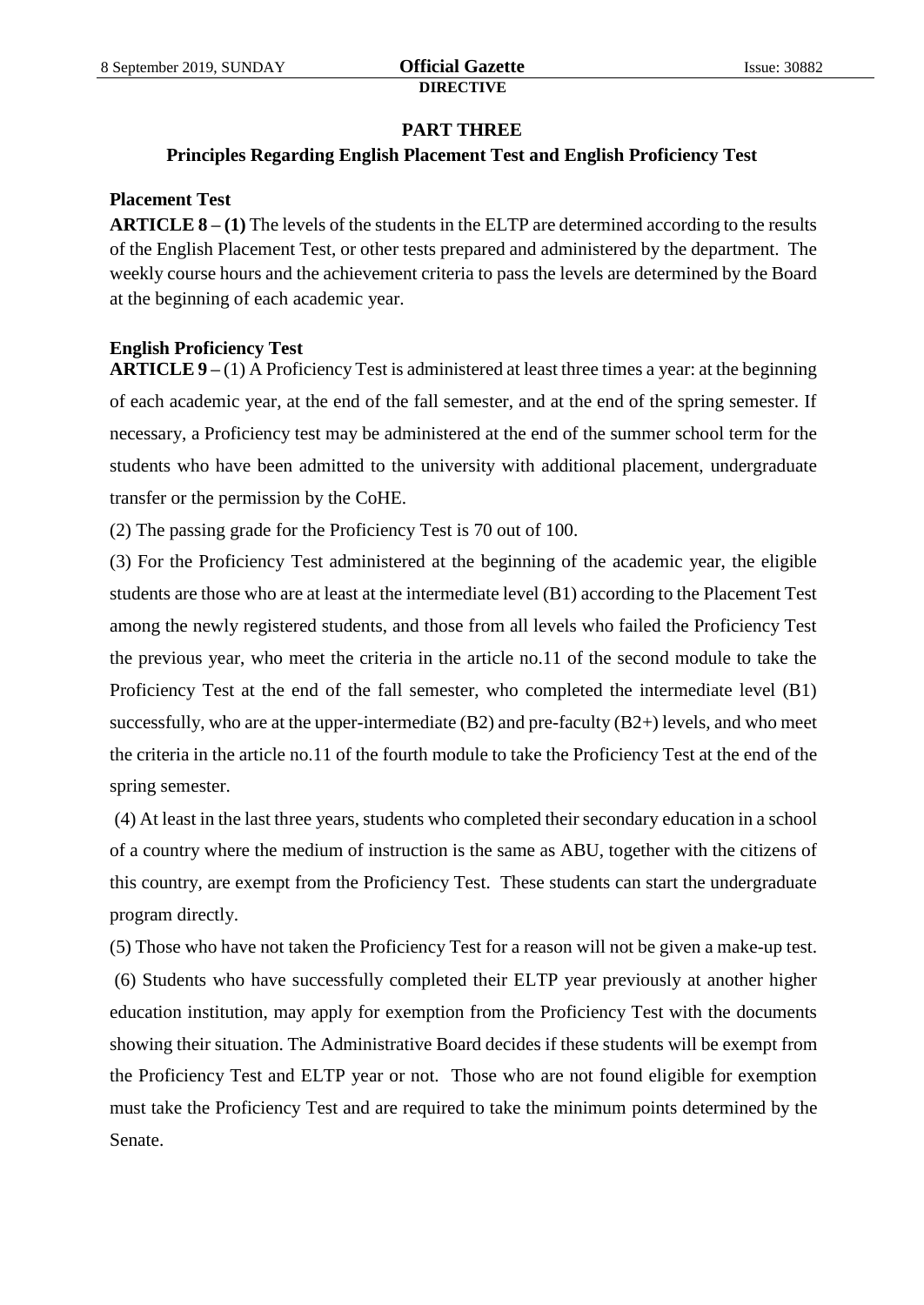(8) Students who cannot document their English proficiency levels and who have not been able to successfully complete the ELTP year in their previous higher education institution must take the Proficiency Test and are required to take the minimum points determined by the Senate. Otherwise, they are liable to attend the ELTP year offered by the SOFL.

(9) Student who repeat the English Preparatory Class can take the English Proficiency Exams which are held during the fall and spring semesters of the relevant academic year.

### **Proficiency Based on Tests Administered by Other Institutions**

**ARTICLE 10 –** (1) Students who can document that they are proficient in English by meeting the achievement criteria determined by the Senate on one of the international tests again recognized by the Senate can start their undergraduate programs directly.

(2) In order that the test results will be considered, the originals of the result documents must be submitted within the period in which the test results are valid. The SOFL has the right to investigate the results and reject the test results which are found suspicious.

### **PART FOUR**

## **Principles regarding Courses, Tests, Grades and Assessment of Achievement**

## **Compulsory Attendance**

**ARTICLE 11 –** (1) Attendance is compulsory for the English Language Training Program education. Students must attend at least 80% of the course hours of their level. Instructors are not authorized to give permission to the student to be absent. Students who enter the class after the instructor and/or leave the classroom before the instructor will be marked absent for that whole hour. Students whose absenteeism exceeds 20% of the total course hours will fail the level and repeat it.

(2) Medical reports are evaluated in accordance with the decisions taken by the Board. "Antalya Bilim University's Regulations on Make-Up Exams," will be applied for all exams, except for the English Proficiency Exam.

(3) The attendance of the students must be tracked and entered into the Student Information System by the relevant instructor. Students are liable to follow their state of attendance on the Student Information System themselves.

(4) If necessary, courses and tests may be held on Saturdays and Sundays upon the proposal of the SOFL and approval of the Rectorate.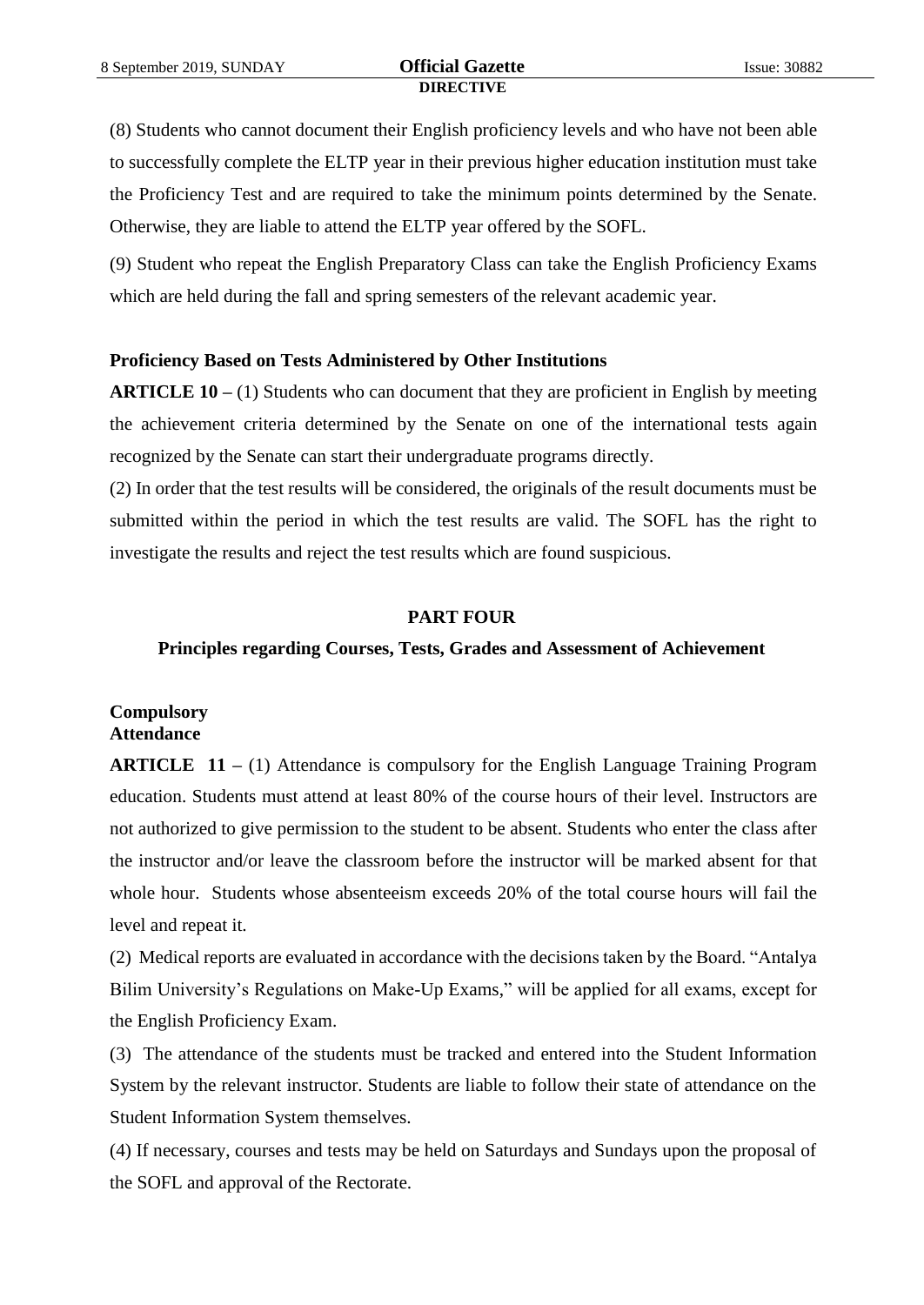#### **Tests**

**ARTICLE 12 –** (1) The Placement Test, level completion tests and the Proficiency Test will be administered on the dates stated in the academic calendar. No make-up tests will be given for these tests. Students who have not taken these tests will be considered to have failed.

(2) The dates of the midterms will be determined by the SOFL. Students will be considered as unsuccessful on the tests which they do not take. However, the situations of the students who cannot take midterm tests will be considered by the Administrative Board. For those whose excuses are found valid, a make-up test will be administered on an appropriate date. Students do not have a second chance for the make-up test.

(3) Students are obliged to comply with the principles determined by the SOFL regarding tests.

(4) The SOFL may change the dates and hours of the tests if necessary.

(5) Students will be informed about the tests by the relevant instructor at the beginning of the module.

(6) The papers of the short tests will be kept by the relevant instructor until the end of the relevant academic year and will be destroyed at the beginning of the following academic year.

(7) The papers of the Placement Test, level completion tests and the Proficiency Test will be kept in the SOFL for two years and destroyed at the of the two years.

### **Objection to Test Results and Mistake of Fact**

**ARTICLE 13 –** (1) Students may apply in written to the Directorate of SOFL to ask for reexamination of their test papers in terms of mistake of fact within three working days of the announcement of the test results at the latest. SOFL is liable to perform the necessary examination and make a decision within five working days. If SOFL decides to change the test result and consequently the achievement situation of the student, the necessary changes will be made within ten working days of the announcement of the grades.

### **Grades**

**ARTICLE 14 -** (1) The grades of the students for the relevant level will be announced on the student information system. The results of level tests and Proficiency Test will be announced as "Successful" and "Unsuccessful."

(2) Grades of level tests and the Proficiency Test will be announced on the Student Information System within the period for the announcement of the grades stated in the academic calendar.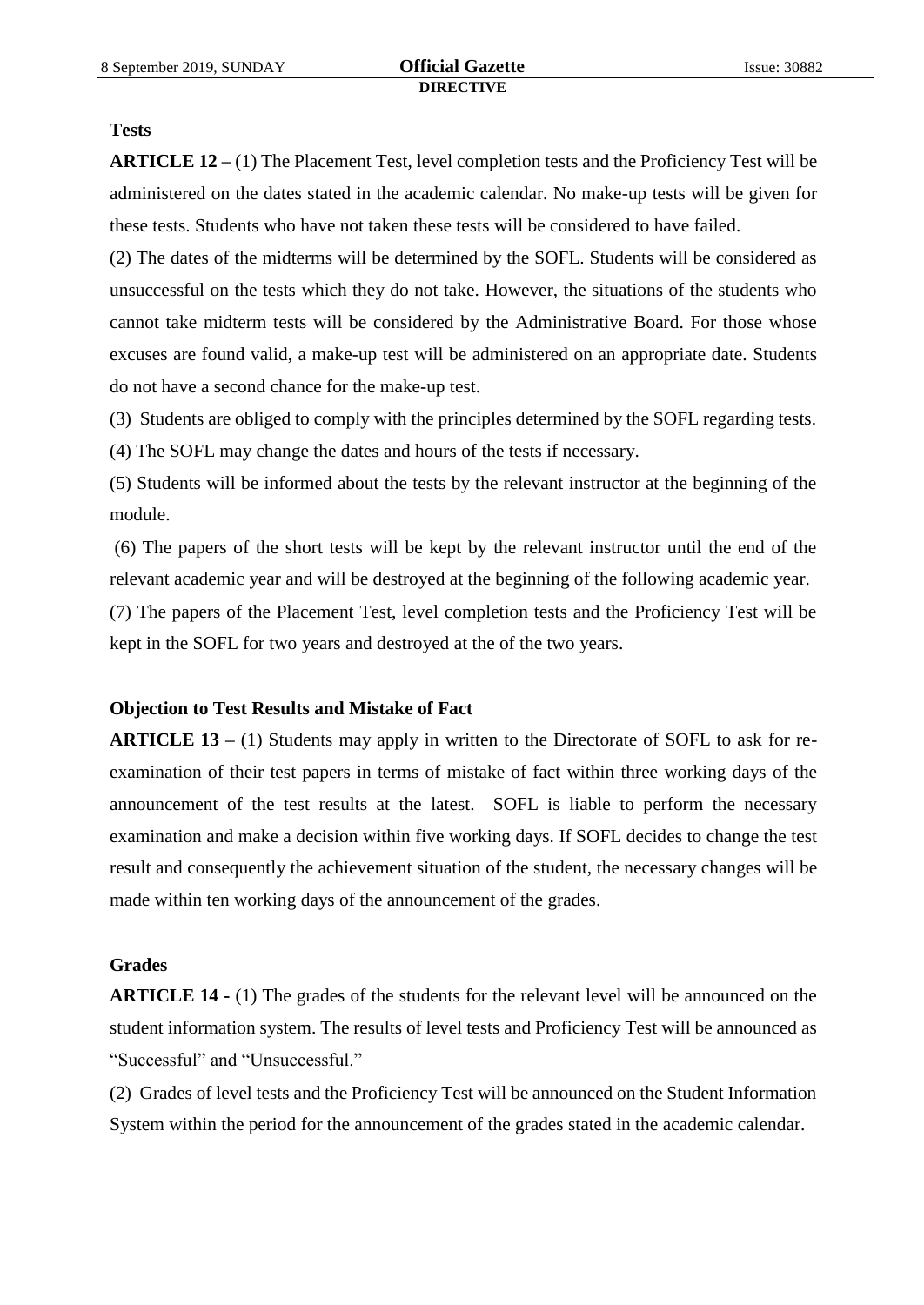### **Achievement and Assessment**

**ARTICLE 15 –** (1) The achievement criteria for the students to complete elementary (A1), preintermediate (A2), intermediate (B1), upper-intermediate (B2) and pre-faculty (B2+) levels are determined and announced by the SOFL at the beginning of each academic year.

(2) Students who fail at a level must repeat the relevant level.

(3) The achievement of the ELTP students are assessed with the Proficiency Test. Students who meet the conditions stated in the 11<sup>th</sup> article have the right to take the Proficiency Test. Students who complete the pre-faculty (B2+) level successfully are regarded as successful on the Proficiency Test.

(4) In the event that a student takes a test, but s/he is later found to fail to meet the criteria to take that test at that time, the grade taken will be considered invalid even though it has already been announced.

### **PART FIVE**

### **Principles regarding Leave of Absence**

### **Leave of Absence**

**ARTICLE 16 –** (1) Students may apply for a leave of absence for a limited time due to unexpected and compelling reasons related to health issues, military service obligation, financial, personal or family issues, or overseas education, etc.

(2) To request a leave of absence, students should submit a reasoned letter of application and documents, if available, supporting their reason, to the Directorate of Student Affairs of ABU. (3) Students who take a leave of absence may take the Proficiency Test at the end of the semester, in which they take their leave of absence, on the condition that they apply to take the test. They can also take the Proficiency Test to be administered at the beginning of the following academic year after they renew their registration to the university.

# **PART SIX Miscellaneous and Final Provisions**

### **Disciplinary Issues**

**ARTICLE 17 –** (1) The procedures regarding the disciplinary issues of the ELTP students are performed according to the provisions of the Student Disciplinary Regulations for Higher Education Institutions published in the Official Gazette dated 18/8/2012 and no. 28388.